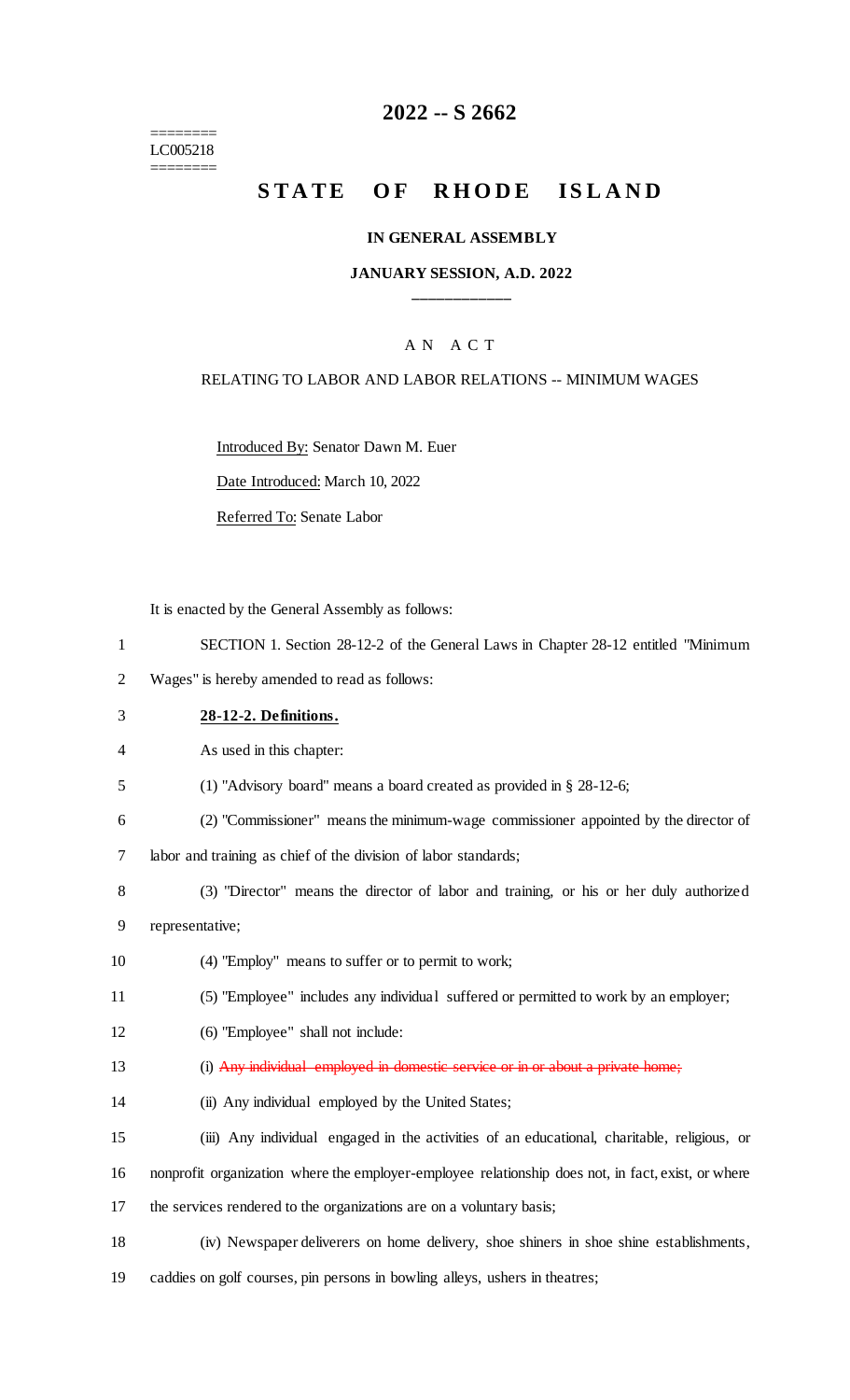- 
- (v) Traveling salespersons or outside salespersons;

 (vi) Service performed by an individual in the employ of his or her son, daughter, or spouse and service performed by a child under the age of twenty-one (21) in the employ of his or her father or mother;

 (vii) Any individual employed between May 1 and October 1 in a resort establishment that regularly serves meals to the general public and that is open for business not more than six (6) months a year;

 (viii) Any individual employed by an organized camp that does not operate for more than seven (7) months in any calendar year. However, this exemption does not apply to individua ls employed by the camp on an annual, full-time basis. "Organized camp" means any camp, except a trailer camp, having a structured program including, but not limited to, recreation, education, and religious, or any combination of these.

 (7) "Employer" includes any individual, partnership, association, corporation, business trust, or any person, or group of persons, acting directly, or indirectly, in the interest of an employer, in relation to an employee;

 (8) "Occupation" means any occupation, service, trade, business, industry, or branch or group of industries or employment or class of employment in which individuals are gainfully employed;

 (9) "Wage" means compensation due to an employee by reason of his or her employment. SECTION 2. This act shall take effect upon passage.

======== LC005218 ========